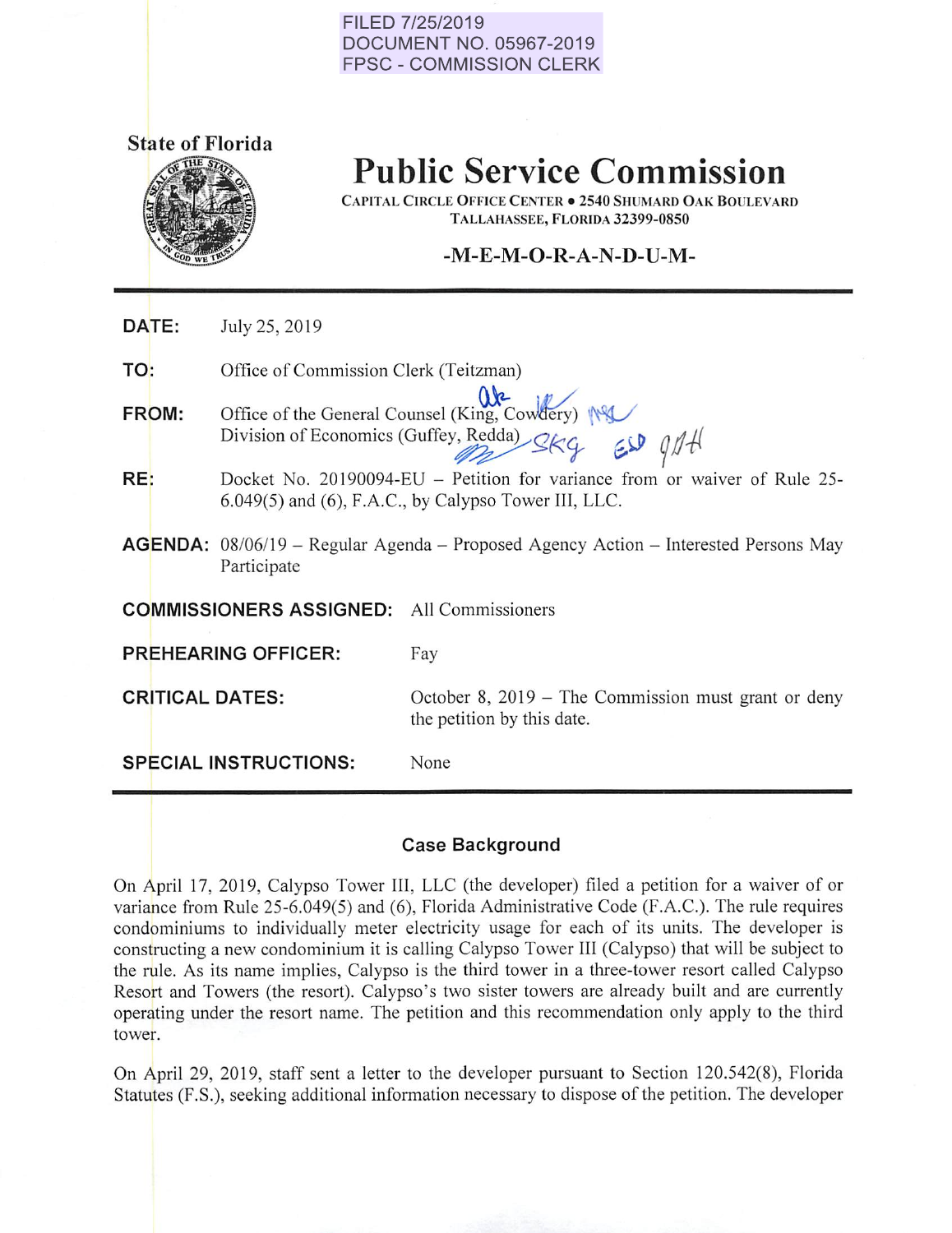Docket No. 20190094-EU Date: July 25, 2019

responded in part on May 16, 2019, and completed its response on June 6, 2019. However, the developer's responses raised additional questions, so staff sent the developer a second request for information on June 13, 2019. The developer responded to that second request on July 10, 2019. The developer's completed petition is deemed filed on July 10, 2019. *See* § 120.542(8), F.S.

Gulf Power filed comments on July 12, 2019. In those comments, the company expressed concern about the petition but did not expressly object to it.

Notice of the developer's petition was published in the April 24, 2019 edition of the Florida Administrative Register, Vol. 45, No. 80, as required by Section 120.542(6), F.S. In accordance with Section 120.542(8), F.S., the petition is deemed approved if the Commission does not approve or deny it by October 8, 2019, which is 90 days after the developer filed its final response to staff's data requests.

This recommendation addresses whether the Commission should grant the developer's petition. The Commission has jurisdiction under Sections 120.542, 366.04, and 366.05, F.S.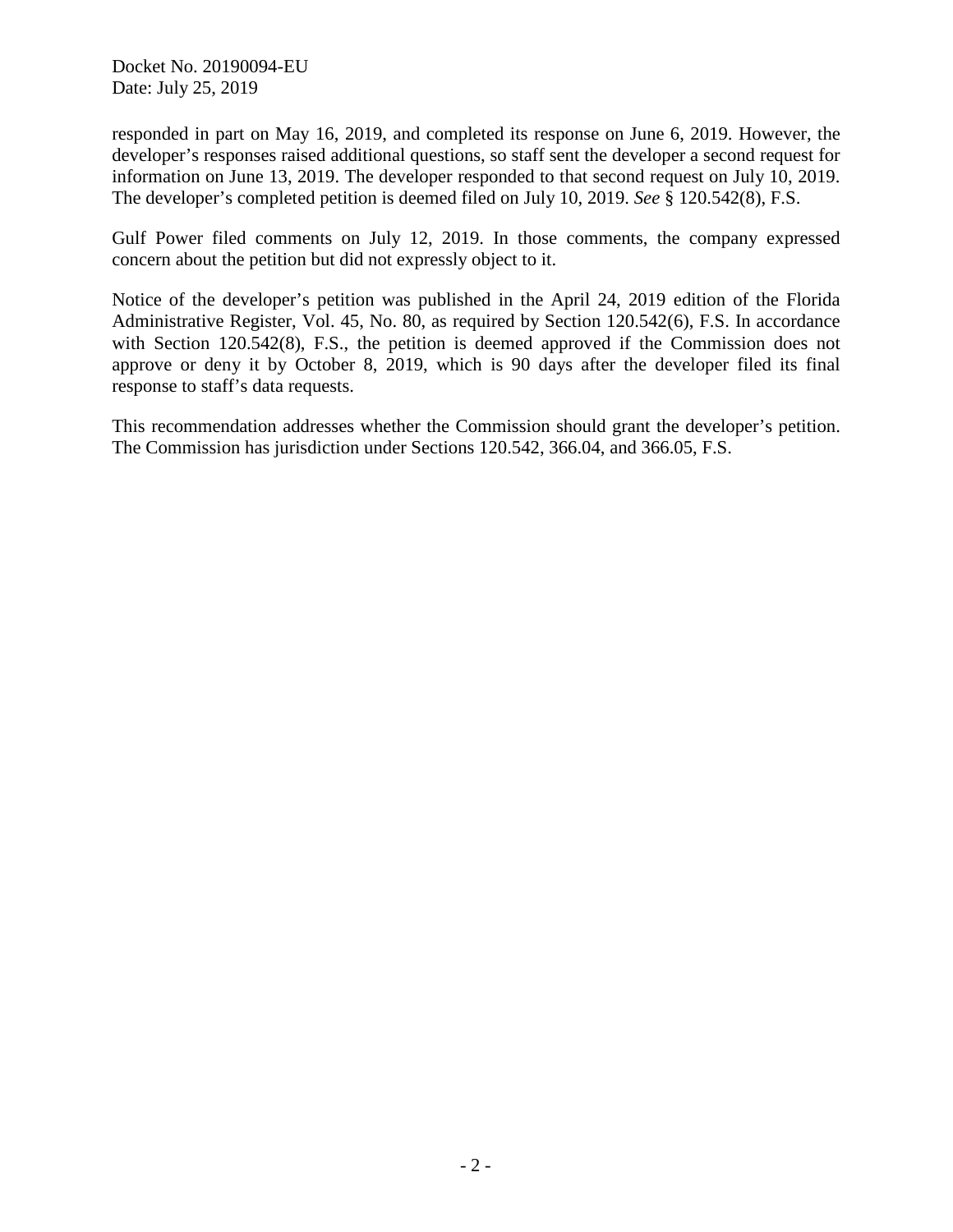# **Discussion of Issues**

*Issue 1:* Should the Commission grant the developer's petition for a waiver of subsections (5) and (6) of Rule 25-6.049, F.A.C.?

**Recommendation:** Yes. The petition should be granted because the developer has demonstrated that the purpose of the underlying statutes will be achieved by other means and that application of the rule would create a substantial hardship and violate principles of fairness. However, the waiver should be subject to the following four conditions: (1) within one year of the closing of sale of its first residential unit, Calypso must be a licensed public lodging establishment under Sections 509.241 and 509.242, F.S.; (2) 92 percent of the residential units sold must be used solely for overnight occupancy; (3) Calypso must allocate the cost of electricity to the individual owners using a reasonable apportionment method; and (4) Calypso must file a report with the Commission 12 months after the date of closing of the sale of the first residential unit. The report must include the number of units sold and, of those, the number of units that are solely used for overnight occupancy as defined in Rule 25-6.049(8)(b), F.A.C. The report must also include a copy of Calypso's public lodging license. The Commission should also put Calypso on notice that should Calypso ever fail to comply with these conditions, the rule waiver will cease to be effective and Calypso will be responsible for all costs associated with the conversion to individual metering. (King, Cowdery, Guffey, Redda)

**Staff Analysis:** Under Rule 25-6.049(5), F.A.C., each of Calypso's individual units is required to have its own electric meter. Seven exemptions to that requirement are contained in Rule 25-  $6.049(5)(a)$ –(g), F.A.C. For example, paragraph  $(5)(d)$  provides an exemption for hotels, and paragraph (5)(g) provides an exemption for condominiums that meet three specific criteria. One, the declaration of condominium must require that 95 percent of the units are used solely for overnight occupancy. Two, the condominium must maintain a registration desk, lobby, and central telephone switchboard. Three, the condominium must keep a record of guests' check in and check out dates as well as the name of the individuals registered to occupy the unit.

In addition, Rule 25-6.049(6), F.A.C., provides initial and ongoing reporting requirements for condominiums that seek an exemption to the individual metering rule under Rule  $25-6.049(5)(g)$ , F.A.C. The rule also allows the condominium's electricity provider to inspect the condominium and collect evidence to assess whether the condominium has satisfied the criteria for the exemption. Lastly, the rule provides provisions that apply if the condominium fails to meet the requirements for the exemption in Rule  $25-6.049(5)(g)$ , F.A.C.

Calypso does not qualify for any of the exemptions in the rule, so it is seeking a waiver.

## **Legal Standard for Rule Waivers**

Section 120.542(2), F.S., lays out a two-prong test for granting waivers to administrative rules. If the petitioner satisfies both prongs, the Commission must grant the waiver. First, the petitioner must show that "application of [the] rule would create a substantial hardship or would violate principles of fairness." A "substantial hardship" is a "demonstrated economic, technological, legal, or other type of hardship." Principles of fairness are violated when "the literal application of a rule affects a particular person in a manner significantly different from the way it affects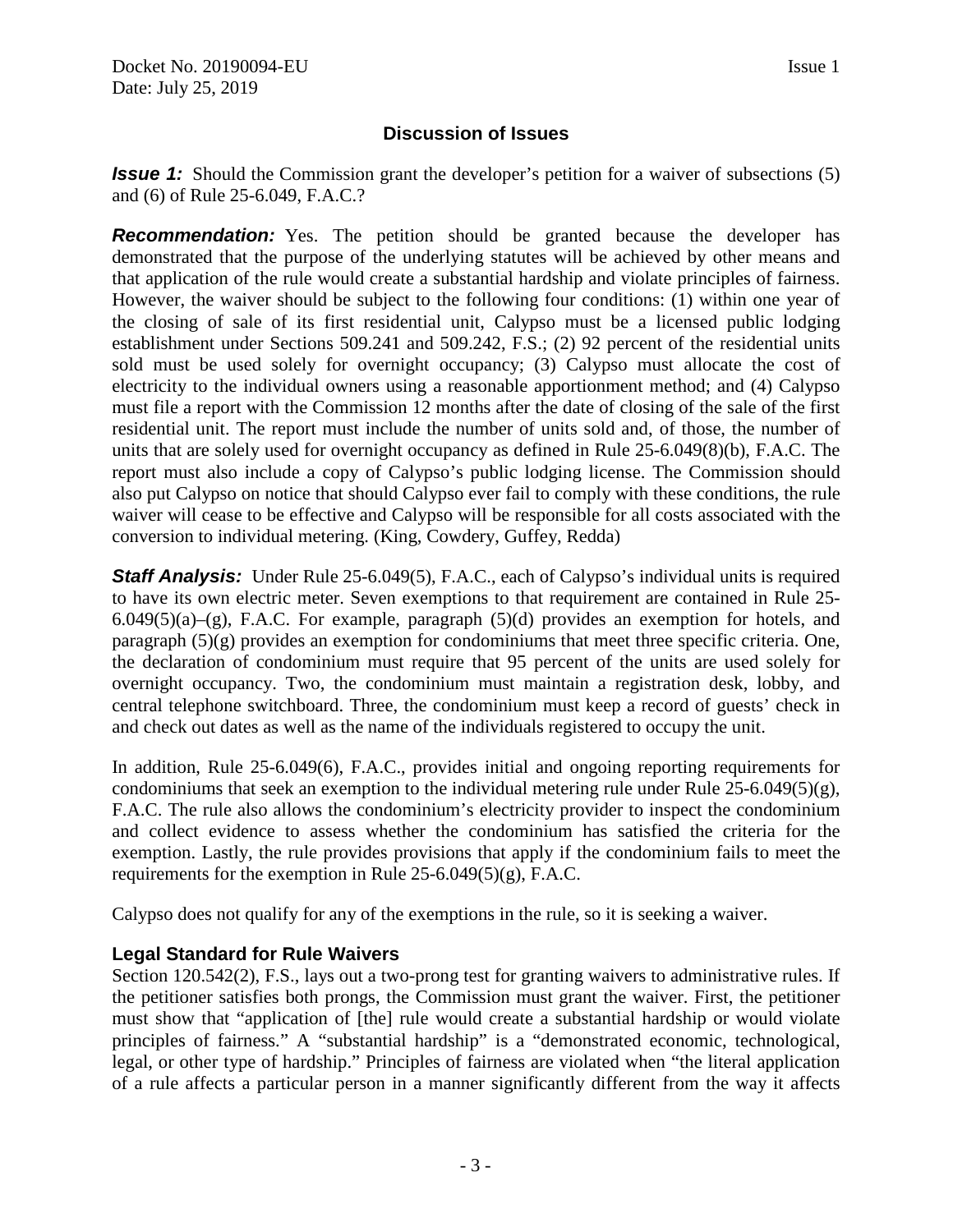other similarly situated persons who are subject to the rule." Second, the petitioner must demonstrate that it will achieve the purpose of the underlying statutes by other means.

The individual metering requirement in Rule 25-6.049(5), F.A.C., is based on the Commission's authority to prescribe rate classifications and service rules for investor-owned electric utilities included in Sections 366.05(1) and 366.06(1), F.S., and it implements the conservation policies in Sections 366.81 and 366.82, F.S., also known as the Florida Energy Efficiency and Conservation Act, or FEECA.

Under Section 120.542(1), F.S., the Commission can grant conditional waivers so long as the conditions are necessary to ensure the purposes of the underlying statutes are achieved.

# **The Developer's Petition**

According to the developer's petition and the declaration of condominium it provided in response to staff's data requests, Calypso is the third and final tower in the Calypso Resort and Towers development. Calypso is currently under construction and will include 250 residential units and 13 commercial units. It is located on the north side of Front Beach Road, across the street from its two sister towers, which are currently operating under the resort name. The developer states that when Calypso becomes a part of the resort, it will be managed by the same company managing the resort. According to the developer, the resort management and staff will conserve energy by ensuring that all electrical components are turned off when guests are not present. The developer further states that the building will use motion sensing technology to turn certain fixtures and appliances off automatically, and the resort staff will also maintain that equipment to ensure it is functioning properly.

The developer states that ownership of Calypso's 250 dwelling units will be structured as a condominium under Chapter 718 of the Florida Statutes, but the developer envisions Calypso will operate "as a resort or similar to a hotel/resort in most cases with short term rentals for beach vacations." The developer predicts that "all or substantially all of the units will be used for transient rentals." The developer initially claimed it would apply for a public lodging license, but it expressly retracted that commitment in its response to staff's first data request. Staff questioned the developer as to the reason for the retraction and asked whether the developer intended for Calypso to "share" the resort's public lodging license, which at the time was active but delinquent. In its responses, the developer expressed no intent for Calypso to obtain a public lodging license, and the resort's license recently expired.

The developer also asserts the existence of several facts that support its position that Calypso is similarly situated to other resort hotels and that all or substantially all of Calypso's units will be used for transient rentals. The developer submitted its Panama City Beach building permits for Calypso, which showed that it paid a recreational impact fee for "[l]odging hotel, resort, resort condo." Though Calypso is still under construction, the developer claims it is planning to use "nationally known reservation software" along with a rental pool agreement to help keep guest rooms filled and the resort operating in an orderly fashion. To aid in keeping the guest rooms filled, the developer also plans to advertise with travel agents and at trade conferences. The developer plans to have a hospitality area for guests to check in and out. The developer has also designed all rooms to be ADA compliant. Staff has further discovered that the online advertising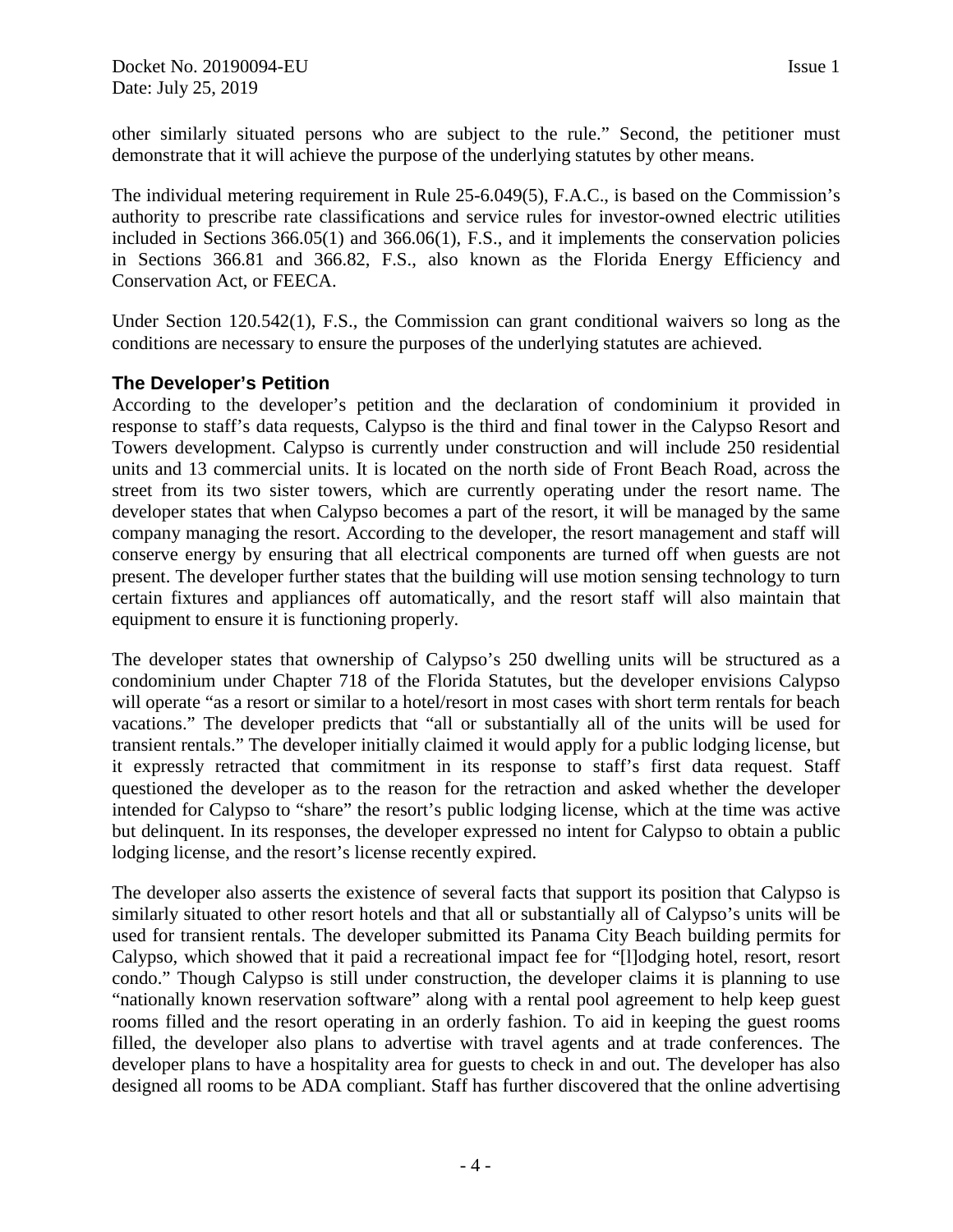for Calypso's resort units includes an estimate of the number of seasonal rentals each floorplan could expect and an estimate of the revenue from those rentals.<sup>[1](#page-4-0)</sup>

Finally, the developer claims that by accepting electricity through a master meter, Calypso will pay Gulf Power's rates for Large Power Service (LP) rather than Residential Service (RS). It also supplied staff with Gulf Power's estimate that each individual unit would demand an average of 5 kW.

The developer argues that it is entitled to a waiver because application of the rule violates principles of fairness and creates a substantial hardship. The developer intends for Calypso to operate as a resort hotel and will directly compete with other resort hotels. The developer claims that if it is not permitted to receive electricity through a master meter and pay the lower commercial rate, it will be forced to incur electricity expenses far above those incurred by the resort hotels it will compete with. The crux of the developer's argument is that this cost difference puts it at a significant competitive disadvantage. This demonstrated economic hardship, according to the developer, amounts to a substantial hardship under Section 120.542(2), F.S. Similarly, the developer argues that application of the rule violates principles of fairness because Calypso will be similar to resort hotels but will be treated differently.

The developer further avers that it will comply with Rule 25-6.049(9)(a), F.A.C., in utilizing a reasonable apportionment method to allocate electricity costs amongst the individual unit owners based on the square footage of their individual units.

## **Gulf Power's Comments**

Gulf Power expressed two main concerns with the developer's petition, but it stopped short of objecting to the petition.

Gulf Power's first concern is that there is no way for anyone to know if Calypso's units will in fact be used for overnight occupancy because the declaration of condominium does not require any unit owner to rent its unit on a short-term basis. Gulf Power noted that the Commission has granted only a few waivers for condominiums without language in the declaration of condominium requiring a certain percentage of the units to be used for overnight occupancy, and in those cases there were other "forms of assurance that the condominium would, as a matter of fact, be operated as a transient lodging facility."<sup>[2](#page-4-1)</sup>

Second, Gulf Power expressed concern about the developer's intent to not seek a public lodging license from the Department of Business and Professional Regulation. It noted that such a license submits the licensee to safety regulations typical for transient lodging facilities, and the Commission has never granted a petition for a waiver from the individual metering requirement where the condominium did not intend to apply for and maintain a public lodging license.

<span id="page-4-0"></span> $\overline{a}$ <sup>1</sup> Rental Projections, Calypso Tower III, http://www.calypsotoweriii.com/wp-content/uploads/2018/08/rental projection\_all.pdf (Last accessed July 16, 2019). <sup>2</sup> Document No. 05500-2019 at 2 n3.

<span id="page-4-1"></span>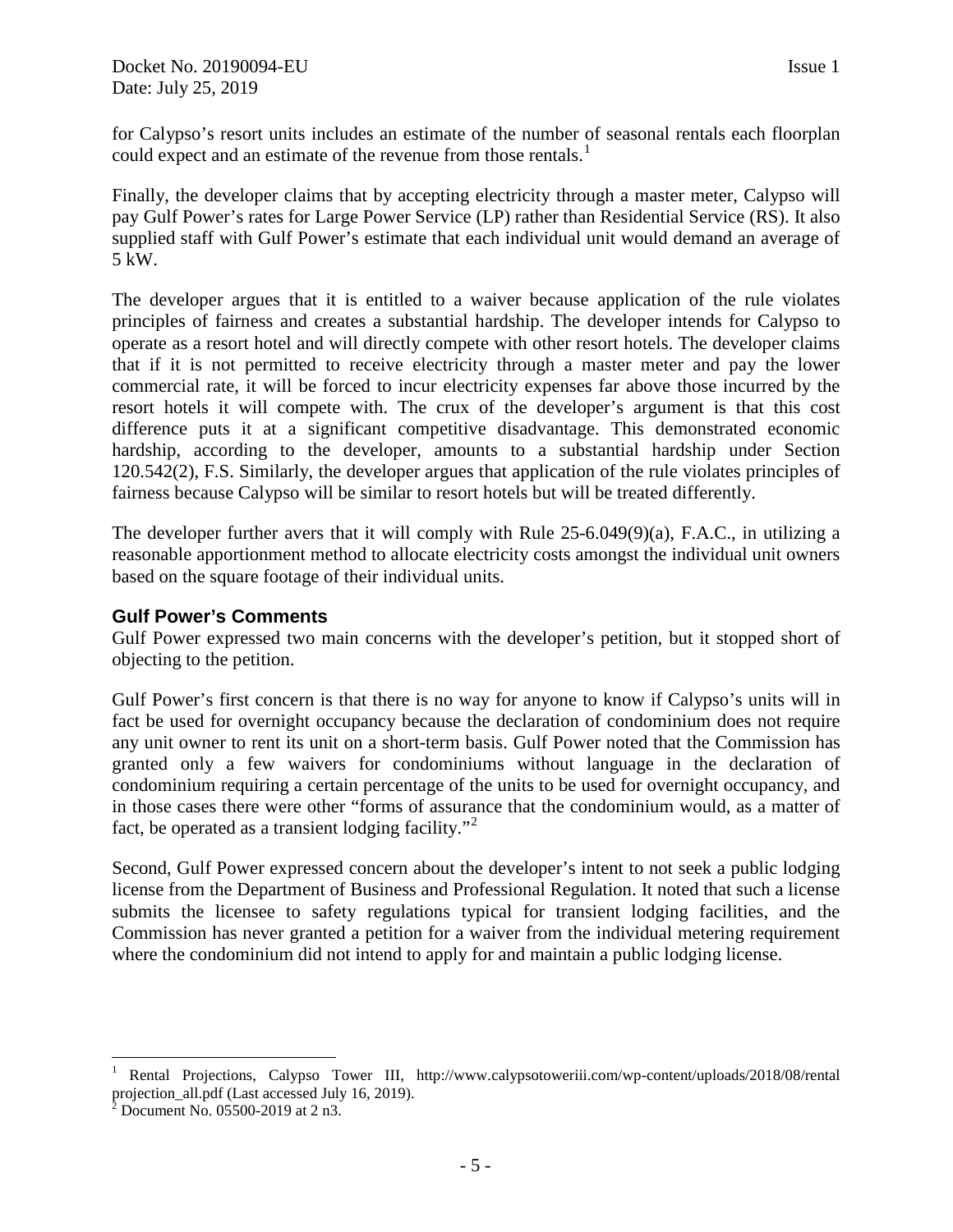# **Staff's Analysis of the Developer's Petition**

Staff recommends that the developer has established the statutory requirements for a waiver of Rule 25-6.049(5) and (6), F.A.C. However, due to the unique circumstances of this case, staff recommends the Commission order Calypso to satisfy certain conditions going forward in order for the waiver to remain in effect.

# *Literal Application of the Rule Would Violate Principles of Fairness and Create a Substantial Hardship for Calypso*

The developer's argument that application of the rule will violate principles of fairness rests on the premise that, when construction is complete, Calypso will function as a hotel and should be entitled to an exemption to the individual metering requirement just as hotels are. Staff has determined that it is highly probable that Calypso's resort units will be used for transient rental purposes for all the reasons stated in the developer's petition and responses to staff's data requests. In sum, Calypso will become part of a larger resort that is already functioning as a hotel. The developer's website advertises Calypso's individual units as rental investments, and the developer intends to advertise Calypso as a resort with travel agents and trade shows. The developer stated that Calypso's guests will be served by the resort staff. The developer has also shown that it paid impact fees for a resort when obtaining its building permits, and it stated that Calypso is being constructed to meet the ADA requirements for a resort. Thus, Calypso will be similarly situated to other hotels and resorts in the area, and application of the individual metering requirement would violate principles of fairness.

By extension, the developer has also established that application of the rule will cause it substantial hardship. Staff estimates that the unit owners of Calypso will save, collectively, approximately \$38,000 a year in electricity costs by being able to take advantage of Gulf Power's LP rates. Cost savings alone do not amount to a demonstrated economic hardship, but when coupled with the fact that the resort will directly compete with neighboring hotels, which are allowed to take advantage of the cost savings realized through master metering, the developer has demonstrated an economic hardship.

# *Calypso will Achieve the Purposes of the Underlying Statutes by Other Means*

The purpose of FEECA is to promote energy conservation in Florida. The individual metering requirement of Rule 25-6.049(5), F.A.C., is designed to achieve that purpose by directly linking the amount customers pay for electricity to the amount of electricity the customer uses. This incentivizes customers to conserve electricity in order to minimize their electricity bills. However, the individual metering requirement no longer achieves FEECA's purpose when a customer loses control over how much electricity is consumed within the unit. A customer that owns a condominium unit and rents the unit to others on a short-term basis for a flat per-night or per-week fee loses control over how much electricity is used in the unit. Thus, where the vast majority of a condominium's residential units are rented out on a short-term basis for a flat fee, the individual metering requirement does not incentivize conservation.

Condominiums that function in this manner usually have a management team and staff that serve the renters, maintain the individual units, and maintain the common areas. The management and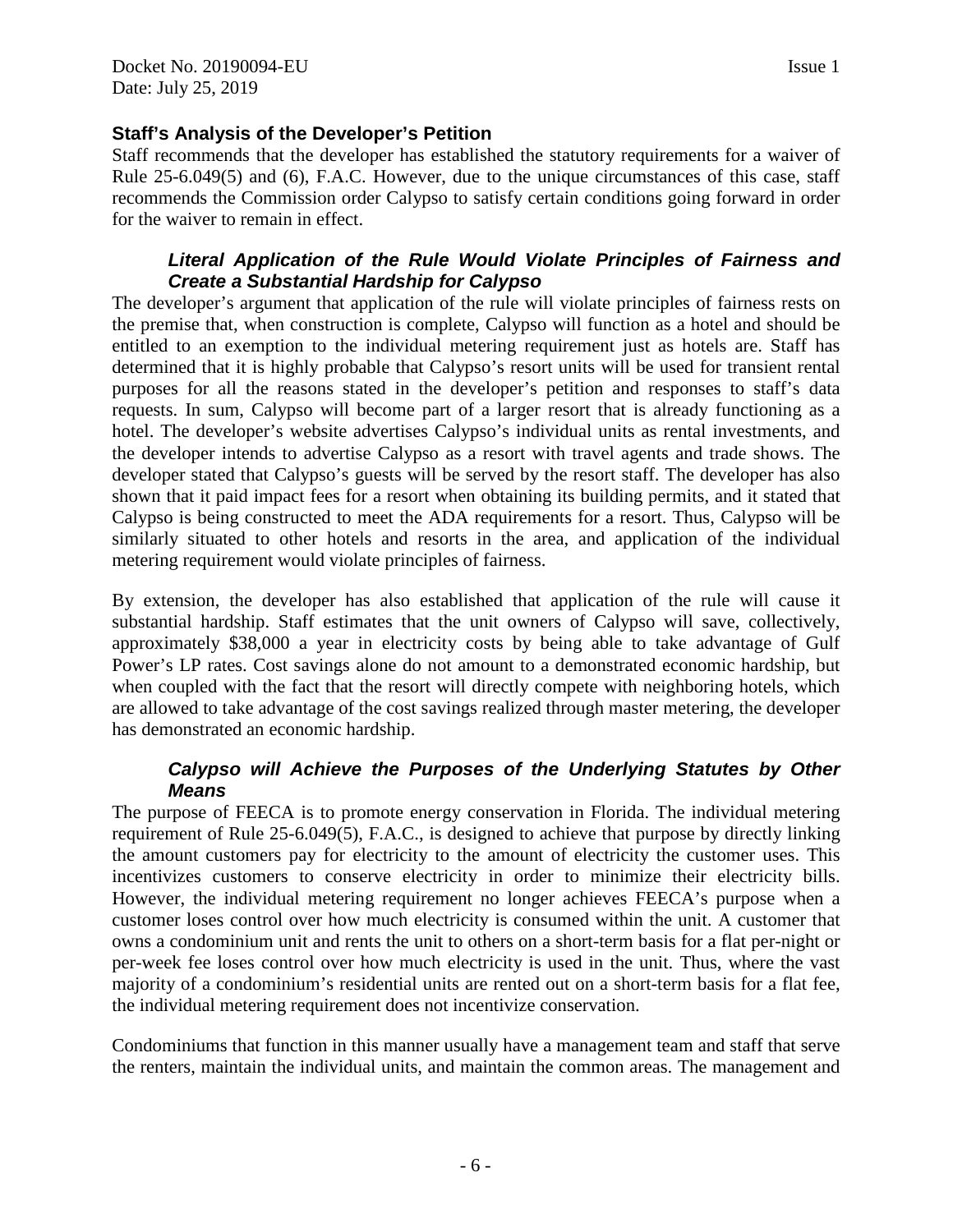$\overline{a}$ 

staff are also in the best place to conserve electricity.<sup>[3](#page-6-0)</sup> They can set air conditioners at appropriate levels and make sure lights and appliances are turned off when units are unoccupied. They can also maintain windows, doors, and appliances to ensure energy efficiency. The developer has stated that the resort management and staff will ensure the efficient day to day operations of the entire resort, including taking steps to ensure electricity is conserved where it can be. Thus, the developer has demonstrated that it will achieve the purpose of the underlying statute by other means.

#### *Recommended Conditions for the Developer's Waiver*

Assuming all or substantially all of Calypso's residential units are used solely for overnight occupancy as the developer envisions, the developer has demonstrated that the purpose of the underlying statutes will be achieved by other means and that application of the rule would both create a substantial hardship and violate principles of fairness. Therefore, the Commission should grant the petitioner a waiver to Rule 25-6.049(5) and (6), F.A.C. However, because whether Calypso's residential units are used solely for overnight occupancy is dependent solely on the independent decisions of future, unknown owners of those units, staff recommends the waiver be subject to the following four conditions.

One, Calypso must apply for a public lodging license within one year of the closing of the sale of the first of its residential units. Calypso must also maintain this license for as long as this waiver is effective. The Commission has made the maintenance of a public lodging license a condition of every one of the waivers it has previously granted.<sup>[4](#page-6-1)</sup> Section 509.013(4)(a), F.S., defines a public lodging establishment as any unit or group of units advertised or held out to the public as a place regularly rented to guests. And such establishments are required to be licensed under Section 509.241(1), F.S. In short, if the developer asserts that Calypso will function like a hotel, it should be licensed like a hotel.

Two, 92 percent of the residential units sold must be used solely for overnight occupancy as that term is defined in Rule 25-6.049(8)(b), F.A.C. The Commission has routinely conditioned similar waivers on "all or substantially all" of the condominium's units being used on a "transient basis." But whereas the term "transient basis" is neither used nor defined in Rule 25- 6.049, F.A.C., "overnight occupancy" is both used and defined within the rule. Therefore, using the latter of those two terms leads to greater clarity. Additionally, the term "all or substantially all" does not provide a measurable standard in this particular case. Calypso currently has no residential unit owners, and the declaration of condominium does not require any future owner to use its unit solely for overnight occupancy. Therefore, there is no evidence to establish what percentage would constitute "substantially all." An analysis of the Commission's past waivers shows that those condominiums receiving waivers from the individual metering rule have demonstrated that, on average, 92.5 percent of their individual units were either currently being

<span id="page-6-0"></span><sup>3</sup> *E.g.*, Order No. PSC-2018-0351-PAA-EU, issued July 18, 2018, in Docket No. 20180113-EU, *In re: Petition for variance from or waiver of individual metering requirements of Rule 25-6.046(5) and (6), F.A.C., by 4000 South Ocean Property Owner, LLLP.*; Order No. PSC-15-0565-PAA-EU, issued Dec. 15, 2015, in Docket No. 20150222- EU, *In re: Petition for variance from or waiver of Rule 25-6.049(5) and (6), F.A.C., by 4111 South Ocean Drive, LLC.*

<span id="page-6-1"></span><sup>4</sup> *E.g.*, Order No. PSC-98-1193-FOF-EU, issued Sept. 8, 1998, in Docket No. 19980667-EU, *Petition by Holiday Villas II Condominium Association, Inc., for variance from or waiver of Rule 25-6.049(5)(a), F.A.C., Regarding Electric Metering.*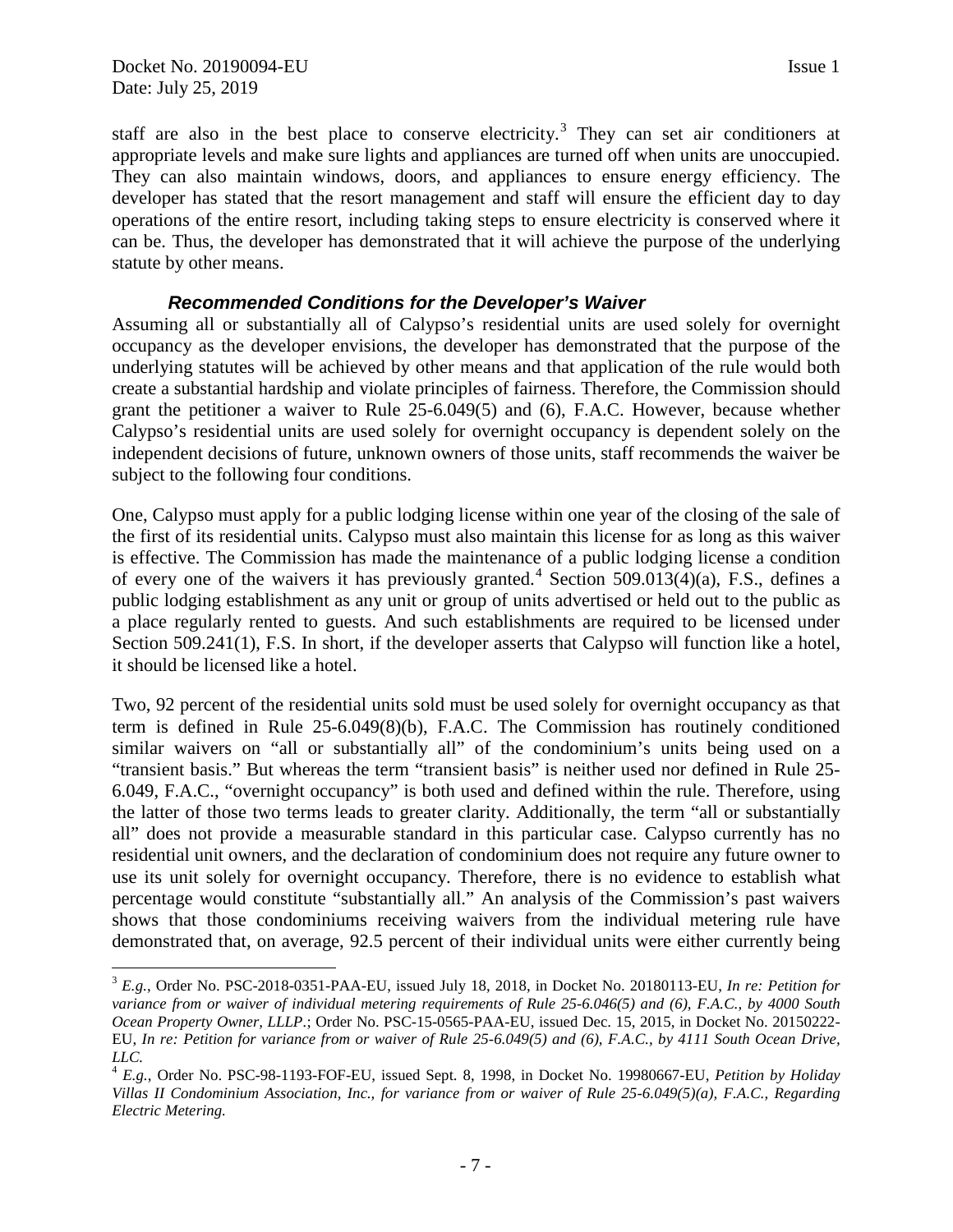used on a transient basis or would be used on a transient basis. Therefore, 92 percent should be achievable. [5](#page-7-0)

Three, Calypso must allocate the cost of electricity to the individual owners using a reasonable apportionment method. This is a requirement of Rule 25-6.049(9)(a), F.A.C., and has been incorporated into previous waivers.<sup>[6](#page-7-1)</sup>

Four, Calypso must file a report with the Commission 12 months after the date of closing of the sale of the first residential unit. The report must include the number of units sold and, of those, the number of units that are solely used for overnight occupancy as defined in Rule 25- 6.049(8)(b), F.A.C. The report must also include a copy of Calypso's public lodging license. This condition is necessary because Calypso is still under construction, and in the future no residential unit owner will be required to use its unit for overnight occupancy. Thus, there is some uncertainty as to whether Calypso will in fact function like a hotel once it is occupied. The Commission has made this same requirement in two similar waiver cases.<sup>[7](#page-7-2)</sup>

## **Conclusion**

Staff recommends granting the developer's petition for a waiver of Rule 25-6.049(5) and (6), F.A.C., with the following conditions:

- 1. Within one year of the closing of sale of its first residential unit, Calypso must be a licensed public lodging establishment under Sections 509.241 and 509.242, F.S. Calypso must also continually maintain that license.
- 2. On an average annual basis, 92 percent of the residential units sold must be used solely for overnight occupancy.
- 3. Calypso must allocate the cost of electricity to the individual owners using a reasonable apportionment method.
- 4. Calypso must file a report with the Commission 12 months after the date of closing of the sale of the first residential unit. The report must include the number of units sold and, of those, the number of units that are solely used for overnight occupancy as defined in Rule 25-6.049(8)(b), F.A.C. The report must also include a copy of Calypso's public lodging license.

<span id="page-7-0"></span> $\overline{a}$  $<sup>5</sup>$  As discussed above, the first criterion for an exemption from the individual metering requirement for</sup> condominiums is that the declaration of condominium requires 95 percent of the condominium's individual units be used solely for overnight occupancy. Rule 25-6.049(5)(g)1., F.A.C.<br><sup>6</sup> *E.g.*, Order No. PSC-11-0253-PAA-EU, issued June 13, 2011, in Docket No. 20110063-EU, *In re: Petition for* 

<span id="page-7-1"></span>*variance from or waiver of individual metering requirements of Rule 25-6.049(5)(a), F.A.C., by Destin Gulfgate Owners Association, Inc.*

<span id="page-7-2"></span><sup>7</sup> Order No. PSC-05-1261-PAA-EU, issued Dec. 27, 2005, in Docket No. 20050601-EU, *In re: Petition for variance or waiver from individual metering requirements of Rule 25-6.049(5)(1), F.A.C., by Fontainebleau Florida Tower 3, LLC d/b/a Fontainebleau III Ocean Club*; Order No. PSC-03-0195-PAA-EU, issued Feb. 10, 2003, in Docket No. 20021005-EU, *In re: Petition for emergency variance from or waiver of individual metering requirement of Rule 25- 6.049(5)(a), F.A.C., by Luxury Resorts International, Inc. d/b/a The Atlantic*.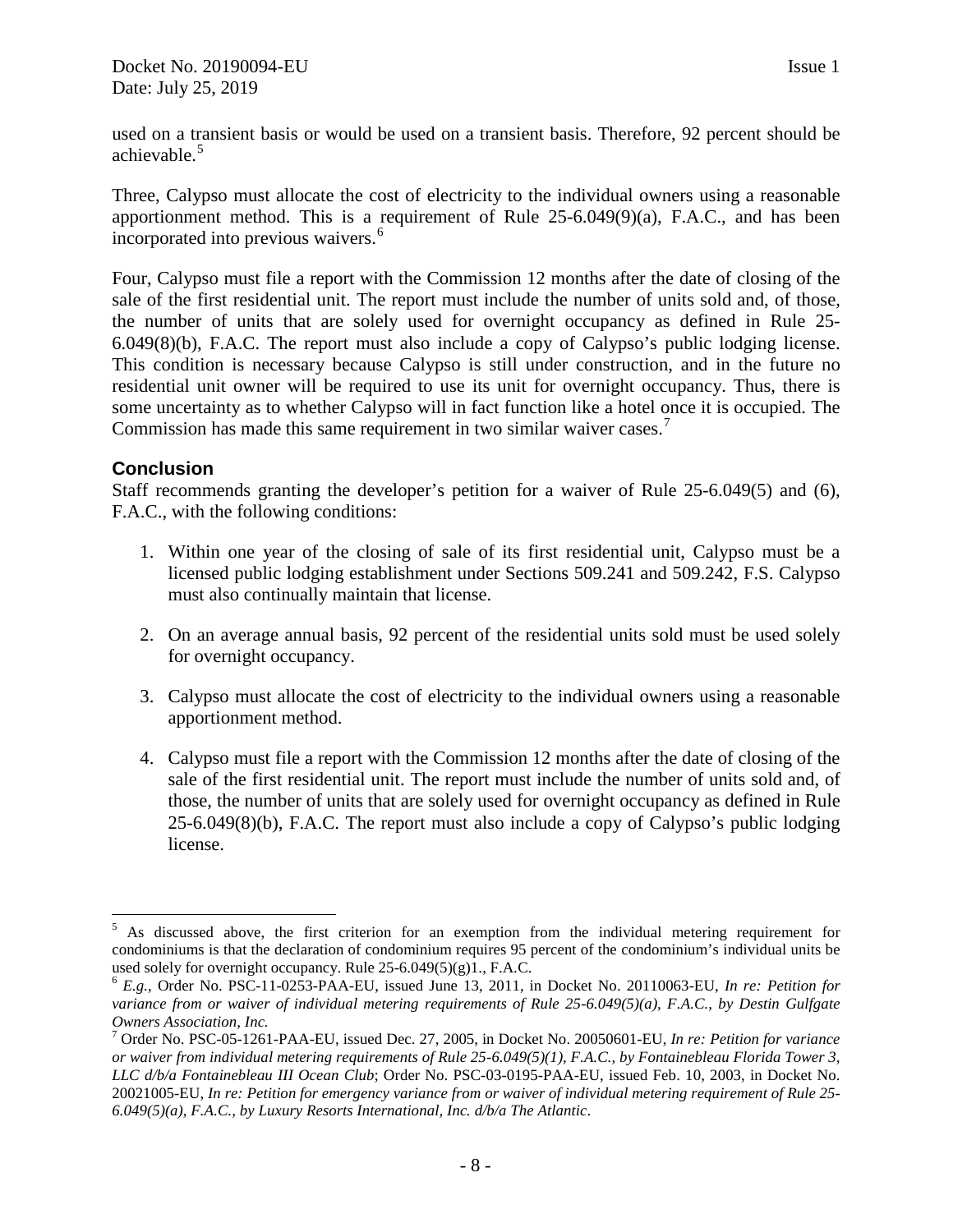The Commission should also put Calypso on notice that should Calypso ever fail to comply with these conditions or file the report, the rule waiver will cease to be effective and Calypso will be responsible for all costs associated with the conversion to individual metering.